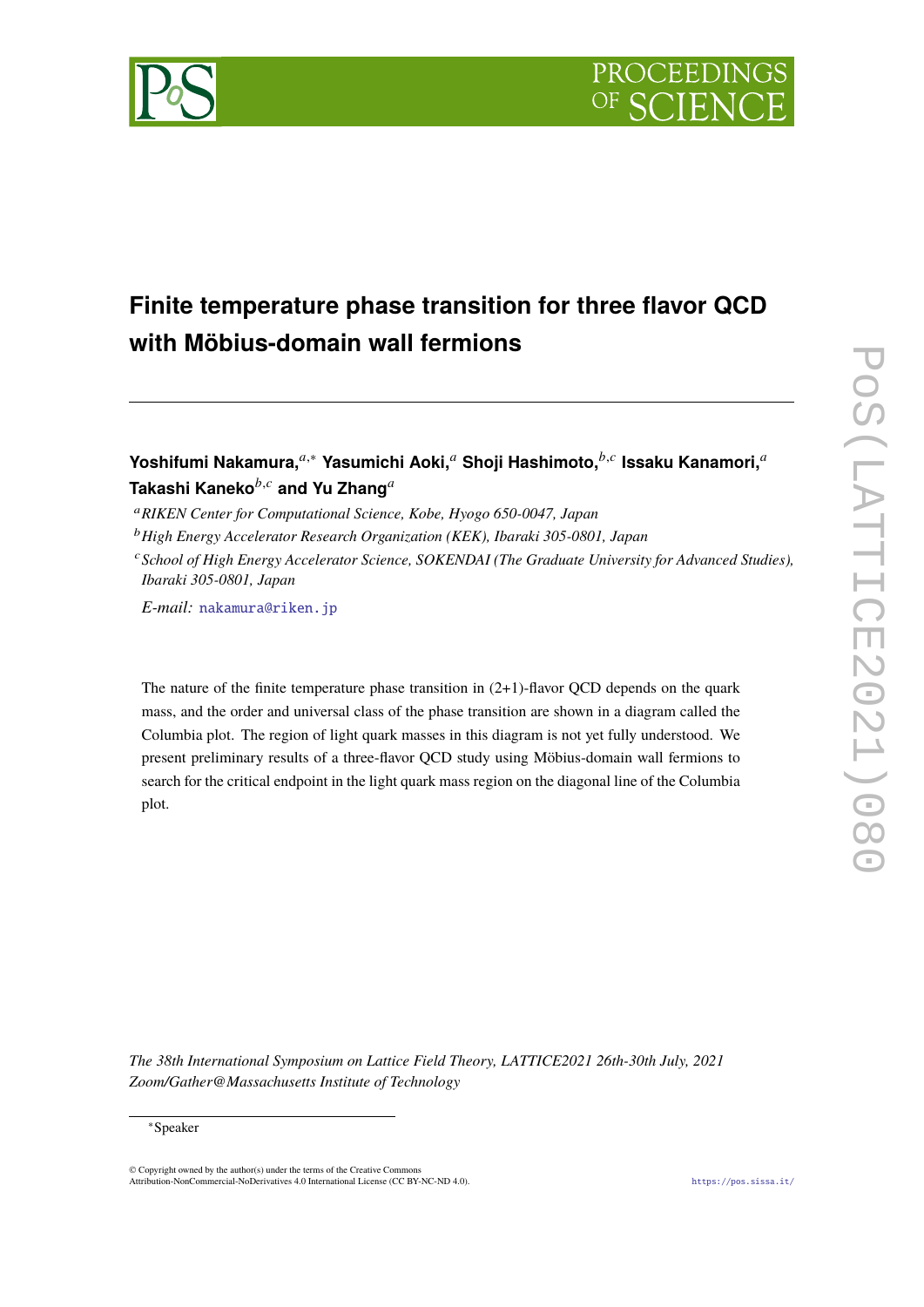# **1. Introduction**

Quantum Chromodynamics (QCD) is one of the parts of the Standard Model of elementary particles, whose dynamics produce 99% of the mass of visible matter in the universe. The quarks that make up the protons and neutrons responsible for most of that mass are not found alone due to a special property of QCD called confinement. This property, however, is expected to be lost at sufficiently high temperatures. In fact, heavy-ion collisions at RHIC in the United States and the LHC in Europe have observed a gas state of free quarks and gluons at high temperatures, a phenomenon that seems to be characteristic of quark-gluon plasmas. In the process of decreasing the temperature of the universe through the expansion of the universe, a major change in the thermodynamics of the universe occurs when confinement is triggered to create protons and neutrons from the quark-gluon plasma state. Whether this change is a true phase transition or a divergence-free crossover will have a major impact on solving the mystery of matter formation. Also, if a phase transition actually occurred, detection of its remnants by gravitational waves is expected.

For quantitative analysis of QCD behavior at finite temperatures, numerical methods based on lattice gauge theory are powerful. The results of previous calculations suggest that there is no phase transition at the transition temperature between the plasma and hadronic phases, but rather a crossover transition [\[1\]](#page-3-0), but their theoretical background is not satisfactory because the symmetry of the system is recovered only in the continuum limit. No sign of a phase transition has been found experimentally, but it would be difficult to detect a phase transition when it is weak.

QCD is a theory that is completely defined by determining the quark mass, which is a parameter of the Standard Model, and there is only one unique set of parameters that describe the real world, which is called the "physical point". When we change the mass parameters from the physical point for theoretical interest, which is impossible in experiments, we would find a phase transition somewhere. This is because the low-temperature phase, in which the chiral symmetry is spontaneously broken, and the high-temperature phase, in which it is recovered, cannot be analytically connected in the limit of zero quark mass. It is expected that a phase transition is necessary at least at the zero quark mass point, and that a phase transition can occur even around that point [\[2\]](#page-3-1). If there is no phase transition in the real world (physical point), it means that the quark mass of the physical point happens to be in such a region. Naturally, understanding the physics around the physical point will lead to a deeper understanding of the real world.

To summarize the finite temperature phase transition of QCD with various quark masses the "Columbia plot" is often used (Fig. [1\)](#page-2-0). Since the three heaviest of the six quarks have only a small perturbative effect on the phase transition, it is sufficient to treat only the three lightest (u, d, s quarks) in the simulations. Furthermore, since the isospin symmetry (the exchange of u and d) is very good, we denote the mass  $m_u = m_d = m_{ud}$  and consider it as one parameter. The other parameter is the mass of the s quark,  $m<sub>s</sub>$ . The Columbia University collaboration [\[3\]](#page-3-2) first illustrated the phase boundary between the phase transition and crossover with lattice QCD calculations. Since their study more precise calculations have been made, and a generally appreciated Columbia plot now is Fig. [1.](#page-2-0) Only the upper right corner ( $m_{ud} = m_s = \infty$ ) and the physical point( $\star$ ) are studied to be in the continuum limit. All other information contains systematic errors, and in fact, the position and shape of the phase boundary is undetermined, or there is no consensus between different approaches. Another unsatisfactory point is that the position of the physical point is calculated by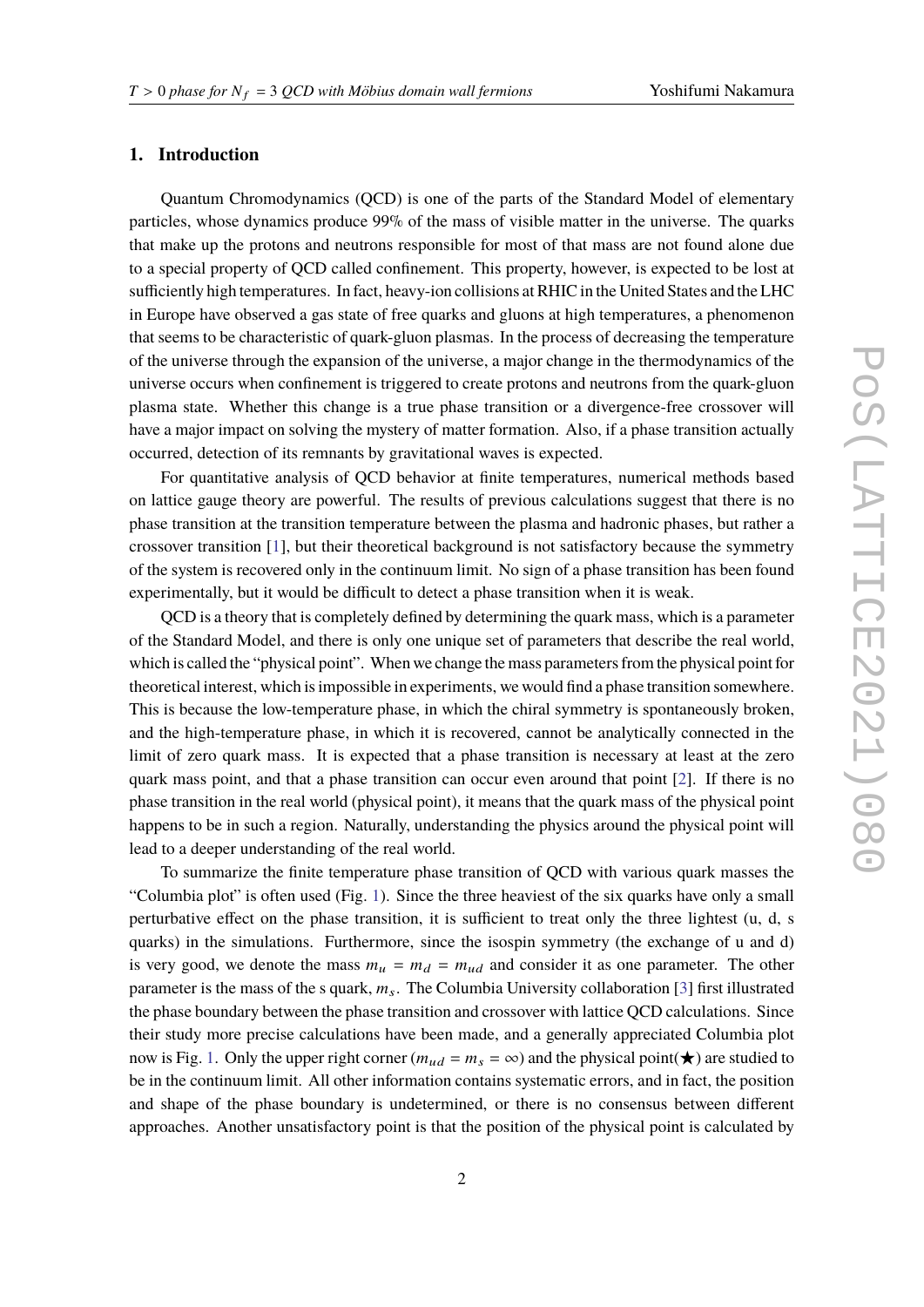staggered fermions, which may be questionable, although the continuum limit is taken. As a recent progress, the possibility of a significant reduction of the first order transition region or even the disappearance of the region in the continuum limit has been discussed with Wilson or staggered actions for three flavor  $(N_f = 3)$  case [\[4,](#page-3-3) [5\]](#page-3-4).

<span id="page-2-0"></span>In this context, we employ chiral fermions as a lattice QCD action to treat the spontaneous breaking and recovery of chiral symmetry more precisely in numerical simulations.



**Figure 1:** Columbia plot.  $\star$  denotes the physical point.

#### **2. Numerical setup**

We generate gauge ensembles with three flavor Möbius domain-wall fermions, and the treelevel Symanzik improved gauge action at  $\beta = 4.0$  by using Grid [\[6\]](#page-6-0). We use a version of Grid optimized for A64FX which is the CPU of Fugaku [\[7\]](#page-6-1). The gauge links for Möbius domainwall fermion are smeared by three steps of stout smearing with a coefficient  $\alpha = 0.1$ . The fifth dimension for domain-wall fermion is  $L_s = 16$ . This  $L_s$  is slightly larger than the value used by JLQCD collaboration in zero temperature simulations with larger  $\beta$ . This is because, in our finite temperature simulations, we want to keep the temperature low with a small temporal lattice size,  $N_T$ , and keep the residual mass,  $m_{res}$ , low at the same time. The lattice spacing is computed by Wilson flow method [\[8\]](#page-6-2) with BQCD [\[9\]](#page-6-3). The inverse of lattice spacing a is  $1/a = 1.57(16)$  GeV estimated through  $N_f = 2 + 1$  theory [\[10\]](#page-6-4), corresponding  $a \sim 0.127$  fm and  $m_{res}$  in the lattice unit is  $m_{res} \sim 0.0062$  through mid-point correlation function measured using Hadrons [\[11\]](#page-6-5).

We take two values of  $N_T$  in our simulations. One is temporal lattice size  $N_T = 6$  and the spatial lattice sizes  $N_L = 12, 16$ . The temperature T is  $T = 262(27)$  MeV at  $N_T = 6$ . The other is  $N_T = 8$ ,  $N_L = 16$ , and  $T = 196(20)$  MeV. We have only performed simulations with one  $N_L$ for  $N_T = 8$  so far. When we find a sign of a phase transition, we plan to perform simulations at a larger  $N_L$  around that point. Statistics is 100,000 trajectories for each parameter. We measure observables every 10 trajectories. Our main simulations have been done on the supercomputer "Fugaku" at RIKEN, and the supercomputer system "ITO" at Kyushu University was also used in the preparatory research, as selected projects in regular calls for application proposal High Performance Computing Infrastructure (HPCI) resources in Japan and HOKUSAI at RIKEN.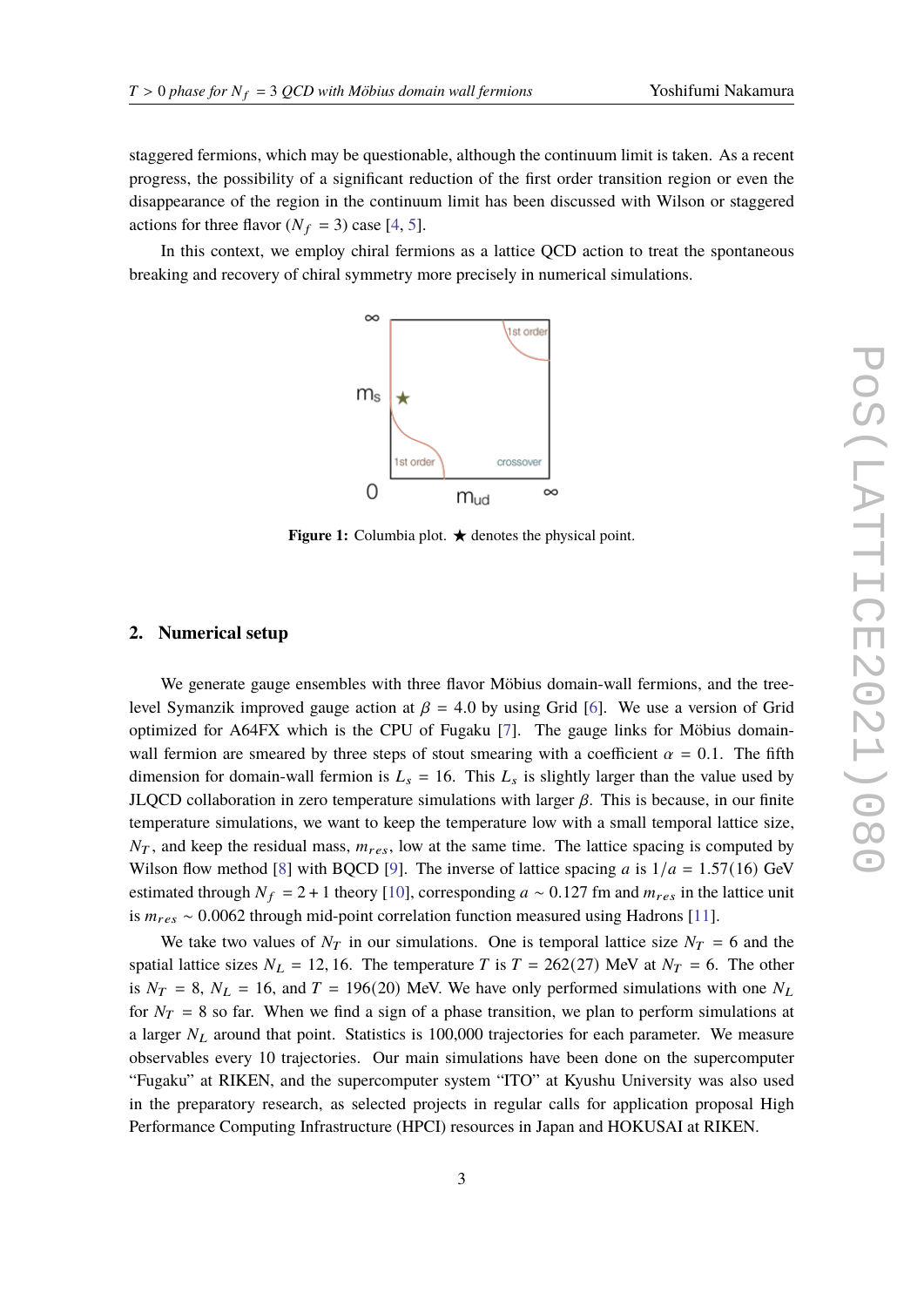## **3. Numerical results**

We compute plaquette, plaquette susceptibility, and topological charge susceptibility in the range of quark mass in the lattice unit  $0 \le m \le 0.4$  both at  $N_T = 6, 8$ . The topological charge susceptibility is measured by using Wilson flow method at flow time  $\tau = 5$ . Figs. [2](#page-4-0) and [3](#page-5-0) show plaquette, plaquette susceptibility, and topological charge susceptibility as a function of  $m$ . We see a peak of plaquette susceptibility around  $m \sim 0.15$  at  $N_T = 6$ , and a rapid change for plaquette and topological charge susceptibility. Since there is no significant difference in these values when the spatial volume is changed, we consider this to be a crossover. We can see similar behavior in range  $0.05 \le m \le 0.1$  at  $N_T = 8$ . There are no other spatial volume simulations at  $N_T = 8$ , so it is too early to discuss whether it is a phase transition or crossover.

### **4. Summary**

We are studying the finite temperature phase transition for three-flavor QCD with Möbiusdomain wall fermions at  $N_T = 6$  and 8, and measured plaquette and topological charge so far. We found a peak in the plaquette susceptibility at  $N_T = 6$ ,  $\beta = 4.0$ ,  $m \sim 0.15$ , which is around 240 MeV. The transition seems to be a crossover. We also found a peak at  $N_T = 8$ ,  $\beta = 4.0$  around  $0.05 < m < 0.1$ , but we have analyzed it only in one spatial volume, so we can not tell the order of the phase transition or whether it is a crossover or not. The quark masses that show signs of these phase transitions are as heavy as or heavier than the strange quark mass. We are measuring fermionic observables and also performing  $N_T = 12$  simulations corresponding to  $T = 131$  MeV.

This work used computational resources of the supercomputers Fugaku provided by RIKEN (Project ID : hp210032) and Ito at Kyushu University (Project IDs : hp200050 and hp190124) through the HPCI System Research Project and HOKUSAI (Project ID : G20018) at RIKEN. This work is supported in part of the JSPS KAKENHI grant No.20H01907.

# **References**

- <span id="page-3-0"></span>[1] Y. Aoki, G. Endrodi, Z. Fodor, S.D. Katz and K.K. Szabo, *The Order of the quantum chromodynamics transition predicted by the standard model of particle physics*, *[Nature](https://doi.org/10.1038/nature05120)* **443** [\(2006\) 675](https://doi.org/10.1038/nature05120) [[hep-lat/0611014](https://arxiv.org/abs/hep-lat/0611014)].
- <span id="page-3-1"></span>[2] R.D. Pisarski and F. Wilczek, *Remarks on the chiral phase transition in chromodynamics*, *[Phys. Rev. D](https://doi.org/10.1103/PhysRevD.29.338)* **29** (1984) 338.
- <span id="page-3-2"></span>[3] F.R. Brown, F.P. Butler, H. Chen, N.H. Christ, Z.-h. Dong, W. Schaffer et al., *On the existence of a phase transition for QCD with three light quarks*, *[Phys. Rev. Lett.](https://doi.org/10.1103/PhysRevLett.65.2491)* **65** (1990) 2491.
- <span id="page-3-3"></span>[4] Y. Kuramashi, Y. Nakamura, H. Ohno and S. Takeda, *Nature of the phase transition for finite temperature*  $N_f = 3$  *QCD with nonperturbatively O(a) improved Wilson fermions at*  $N_t = 12$ , *Phys. Rev. D* **101** [\(2020\) 054509](https://doi.org/10.1103/PhysRevD.101.054509) [[2001.04398](https://arxiv.org/abs/2001.04398)].
- <span id="page-3-4"></span>[5] F. Cuteri, O. Philipsen and A. Sciarra, *On the order of the QCD chiral phase transition for different numbers of quark flavours*, *JHEP* **11** [\(2021\) 141](https://doi.org/10.1007/JHEP11(2021)141) [[2107.12739](https://arxiv.org/abs/2107.12739)].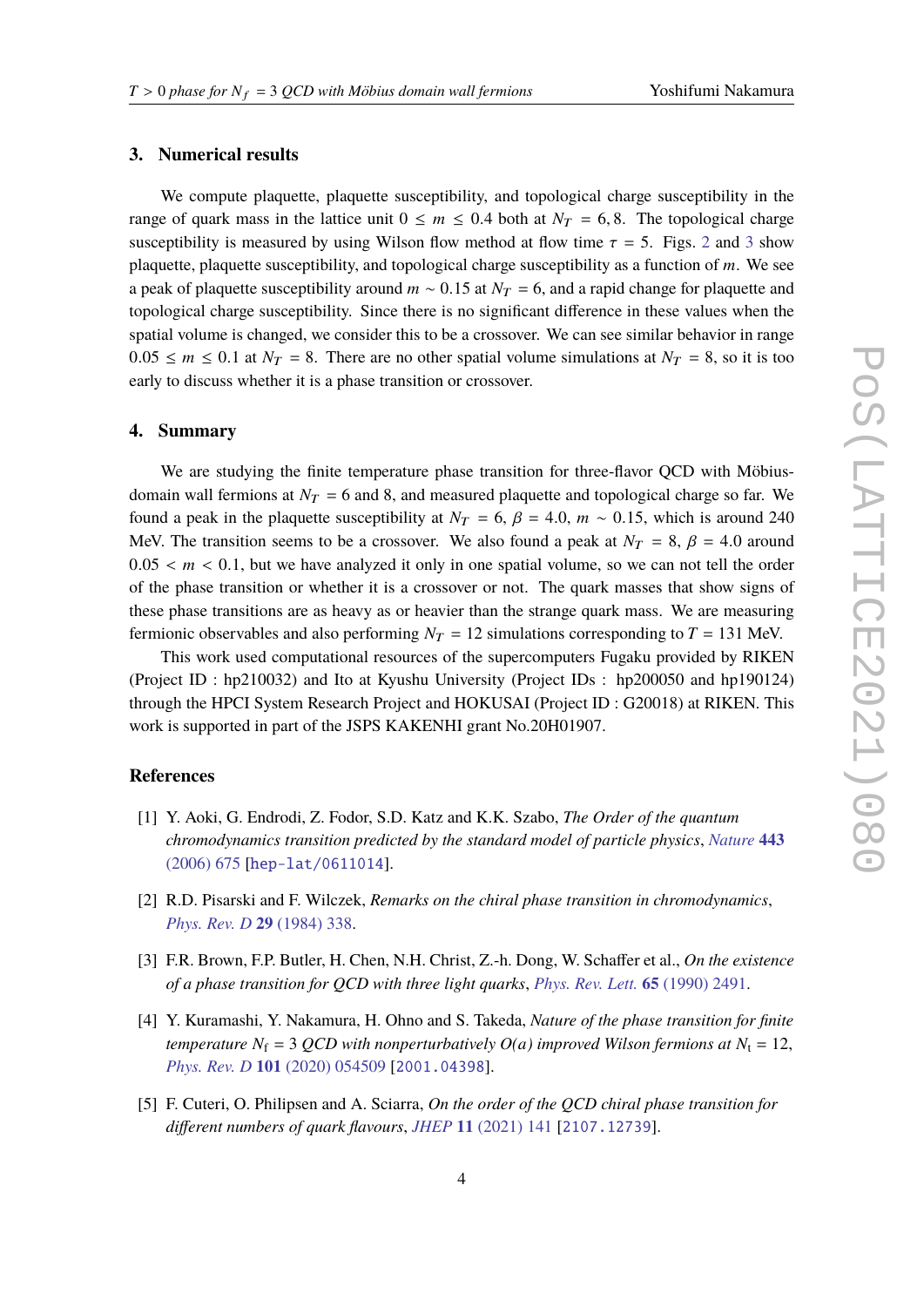<span id="page-4-0"></span>

**Figure 2:** Plaquette (top), plaquette susceptibility (middle), and topological charge susceptibility (bottom) as a function of *m* at  $N_T = 6$ ,  $\beta = 4.0$  (*T* = 262(27) MeV).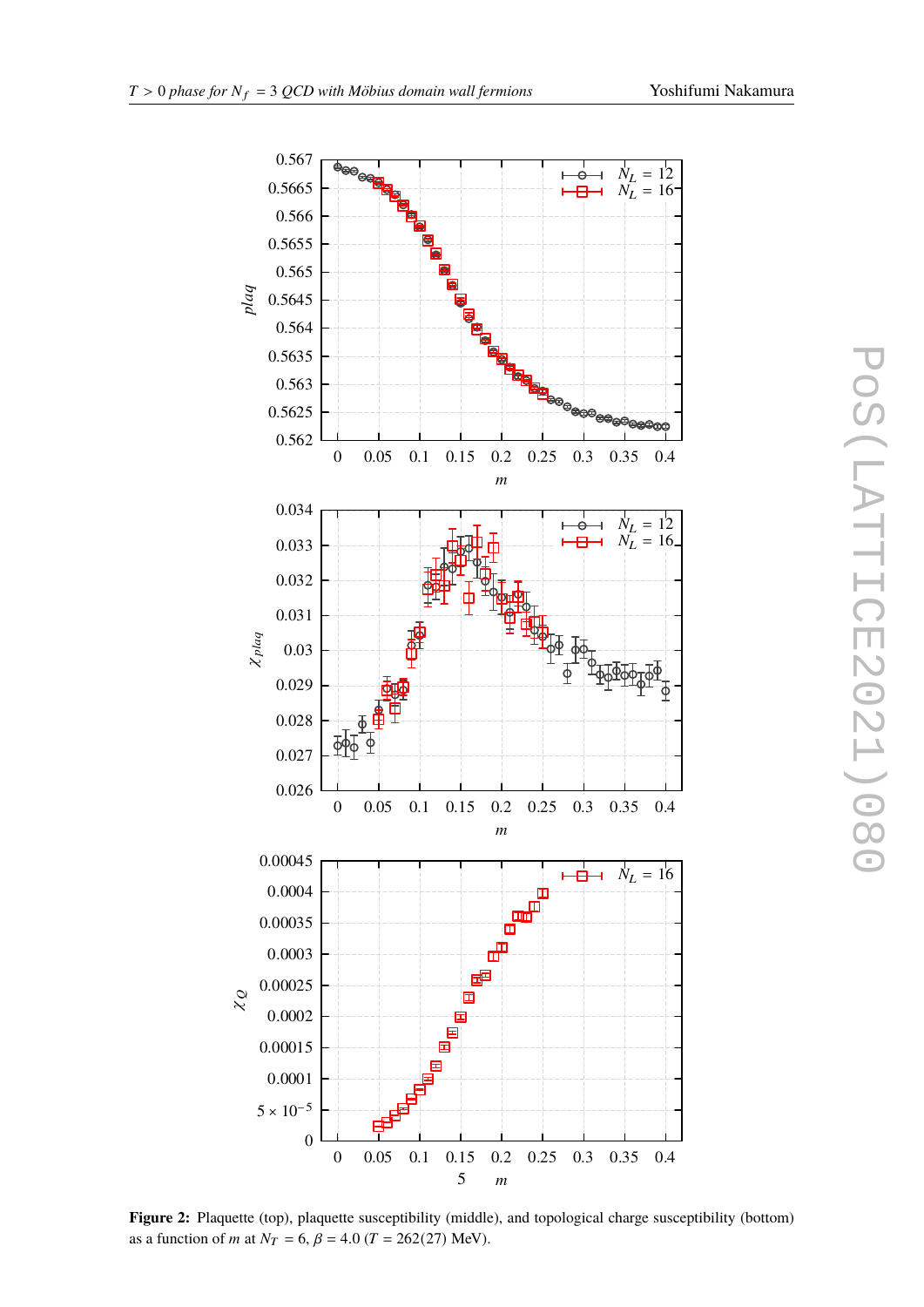<span id="page-5-0"></span>

**Figure 3:** Plaquette (top), plaquette susceptibility (middle), and topological charge susceptibility (bottom) as a function of *m* at  $N_T = 8$ ,  $\beta = 4.0$  (*T* = 196(20) MeV).